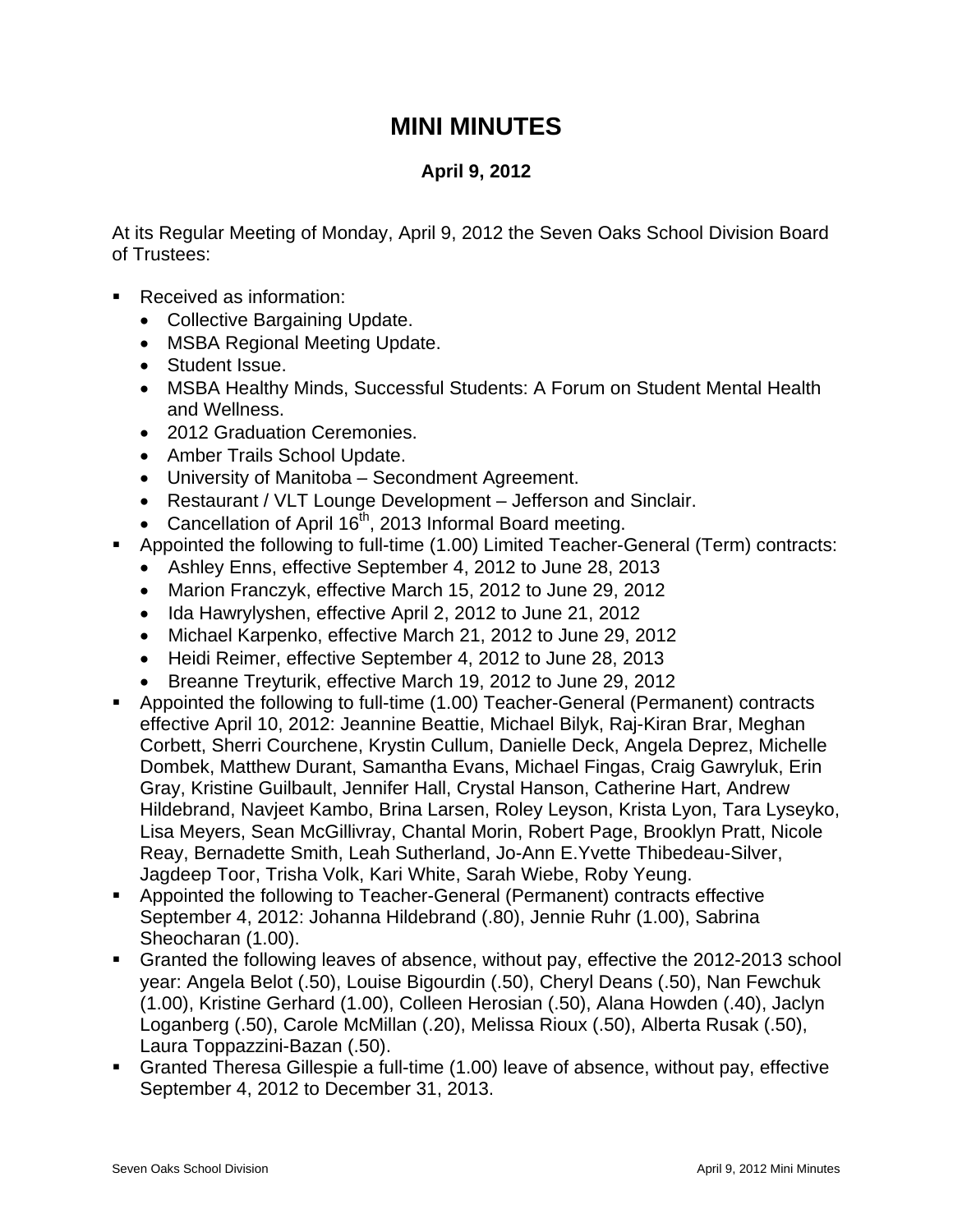- **Appointed the following to substitute teacher contracts for the 2011-2012 school year:** Donald Chadney, Trevor Friesen, Karen Penner, Lilia Pineda.
- Appointed the following to the position of Neighborhood Immigrant Settlement Workers: Ximena Altamirano Gamas, full-time, effective April 2, 2012 (indefinite) and Jose Chinchilla, part-time, effective April 2, 2012 to March 31, 2013.
- Received notice of intent to resign from Susan Crielaard, Exective Director, Elwick Village Centre, effective March 9, 2012.
- Appointed the following to the position of Executive Co-Directors, Elwick Village Centre: Chelsea Hewitt, effective April 23, 2012 to March 29, 2013 and Kirstie Lindsay, effective April 2, 2012 to March 29, 2013.
- Approved that the Seven Oaks School Division support TJ's Gift Foundation with the purchase of one corporate table (\$1,300) for their 6th Annual Gala Evening, Wednesday, May 16, 2012.
- **Approved that the Seven Oaks School Division support the Winnipeg Symphony** Orchestra Spring Gala and Awards Dinner on Monday, April 23, 2012 with the purchase of two corporate tables (\$4,600).
- Mental Health Initiatives presentation by Toni Tilston-Jones, WRHA / Sharon Halldorson, Director, Educational & Clinical Support Services.
- Approved for payment:
	- Invoice No. 1207-03 for the Maples Roof Phase 1 project in the amount of \$1,208.16 be paid to Affinity Firestop Consultants.
	- 7-1/2% Statutory Holdback in the amount of \$64,276.41 plus GST and all accumulated interest in relation to the West St. Paul School Elevator project be paid to Gardon Construction Ltd., subject to the approval of the Board's solicitor.
	- Invoice No. 3813 for the Victory Site Day Care in the amount of \$4,551.75 be paid to Prairie Architects Inc.
	- Invoice No. 3738 for the Amber Trails School site in the amount of \$16,065.00 be paid to Prairie Architects Inc.
	- Invoice No. 3745 for the Amber Trails School site in the amount of \$30,810.62 be paid to Prairie Architects Inc.
	- Invoice No. 3780 for the Amber Trails School site in the amount of \$23,987.21 be paid to Prairie Architects Inc.
	- Invoice No. 107033 for the Victory Site Day Care in the amount of \$2,877.00 be paid to Enermodal Engineering.
- Approved that Policy JA Safe Learning Environment for LGBTTQ Students be approved for inclusion in the Policy Manual.
- Conference Reports received from:
	- Jerri Weston, Educational Assistant, Elwick Community School: Manitoba Council for Exceptional Children, February 23 and 24, 2012 - Winnipeg, Manitoba.
	- Alicia MacFarlane, Educational Assistant, École Leila North School: Grant MacEwan Conference, February 24 to 25, 2012 - Edmonton, Alberta.
	- Richelle Dyke, Educational Assistant, École Riverbend School: Grant MacEwan Conference, February 24 to 25, 2012 - Edmonton, Alberta.
	- Adair Warren, Principal, Met School: Big Picture Learning Principals' Conference, February 8 to 10, 2012 - San Diego, California.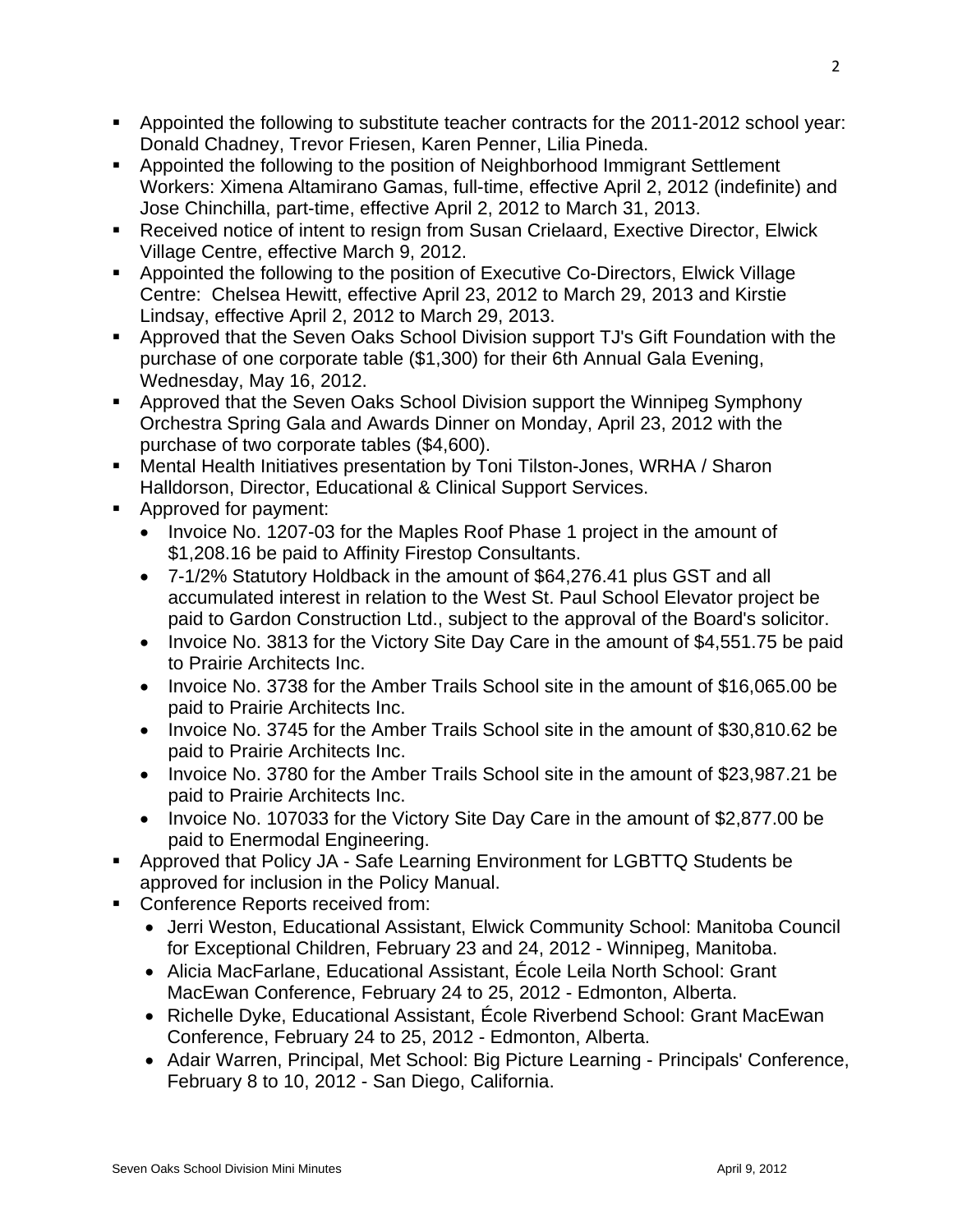- Peter Obendoerfer, Principal, Edmund Partridge School: 29th Annual Effective Schools Conference, March 6 to 10, 2012 - Scottsdale, Arizona.
- Howard Ryant, Principal, Collicutt: 29th Annual Effective Schools Conference, March 6 to 10, 2012 - Scottsdale, Arizona.
- Shelley Torz, Teacher, West St. Paul School: FETC Conference, January 23 to 26, 2012 - Orlando, Florida.
- Ila Marchenski, Teacher, Forest Park School: NAEYC Annual Conference and Expo, November 1 to 5, 2011 - Orlando, Florida.
- Eda Korchynski, Teacher, Belmont School: Hawaii International Conference on Education, January 5 to 8, 2012 - Honolulu, Hawaii.
- Patti Germann, Teacher, James Nisbet School: National Conference of the Canadian Association of French Immersion Teachers, November 3 to 5, 2011 - Victoria, British Columbia.
- Melissa Rogers, Teacher, A.E. Wright Community School: Learning and the Brain Conference, November 18 to 20, 2011 - Boston, Massachusetts.
- Esther Hershfield, Teacher, A.E. Wright School: Hawaii International Conference on Education, January 5 to 8, 2011 - Honolulu, Hawaii.
- Niall McFadyen, Teacher, École Leila North Community School: FETC Conference, January 23 to 26, 2012 - Orlando, Florida.
- Colleen Loewen, Teacher, James Nisbet Community School: FETC Conference, January 23 to 26, 2012 - Orlando, Florida.
- Fran Taylor, Director, Seven Oaks Adult Learning Centre: Learning and The Brain Conference, February 15 to 20, 2012 - San Francisco, California.
- Supporting Students, Saving Lives Conference: 3rd Annual National Educator Conference, February 17 to 19 - San Diego, California. Lynda Breathauer Venton, Teacher, Maples Collegiate; Lindsay Brown, Teacher, Maples Collegiate; Emmanuel Calisto, Vice-Principal, Belmont School; Kirsten Dozenko, Teacher, Garden City Collegiate; Catherine Hart, Teacher, West Kildonan Collegiate; Marika Hackbart, Teacher, West Kildonan Collegiate; Tony Kreml, Vice-Principal, Garden City Collegiate.
- Terry Hass-Speirs, Special Education Coordinator: Learning and The Brain Conference, February 15 to 20, 2012 - San Francisco, California.
- Correspondence received:
	- Wayne Shimizu, Secretary-Treasurer, Seven Oaks School Division: Distribution of the Notices of Tax Requirements 2012 (to the City, RMs, DSFM and SFB).
	- Seven Oaks Transportation Department: Specifications for 2013 70 Passenger School Buses.
	- MSBA Labour Relations: Update CPI, Unemployment Rate, Regional Trends.
	- M. Lemoine, Deputy City Clerk, City of Winnipeg: By-Law No. 58/2012 to fix and impose taxes to raise the amounts required in the year 2012 by The Public Schools Finance Board of the Province of Manitoba for education purposes.
	- Landmark Planning and Design Inc.: Precinct E Open House, February 28, 2012.
	- Nancy Allan, Minister of Education: Music Month Grant awarded to Victory School.